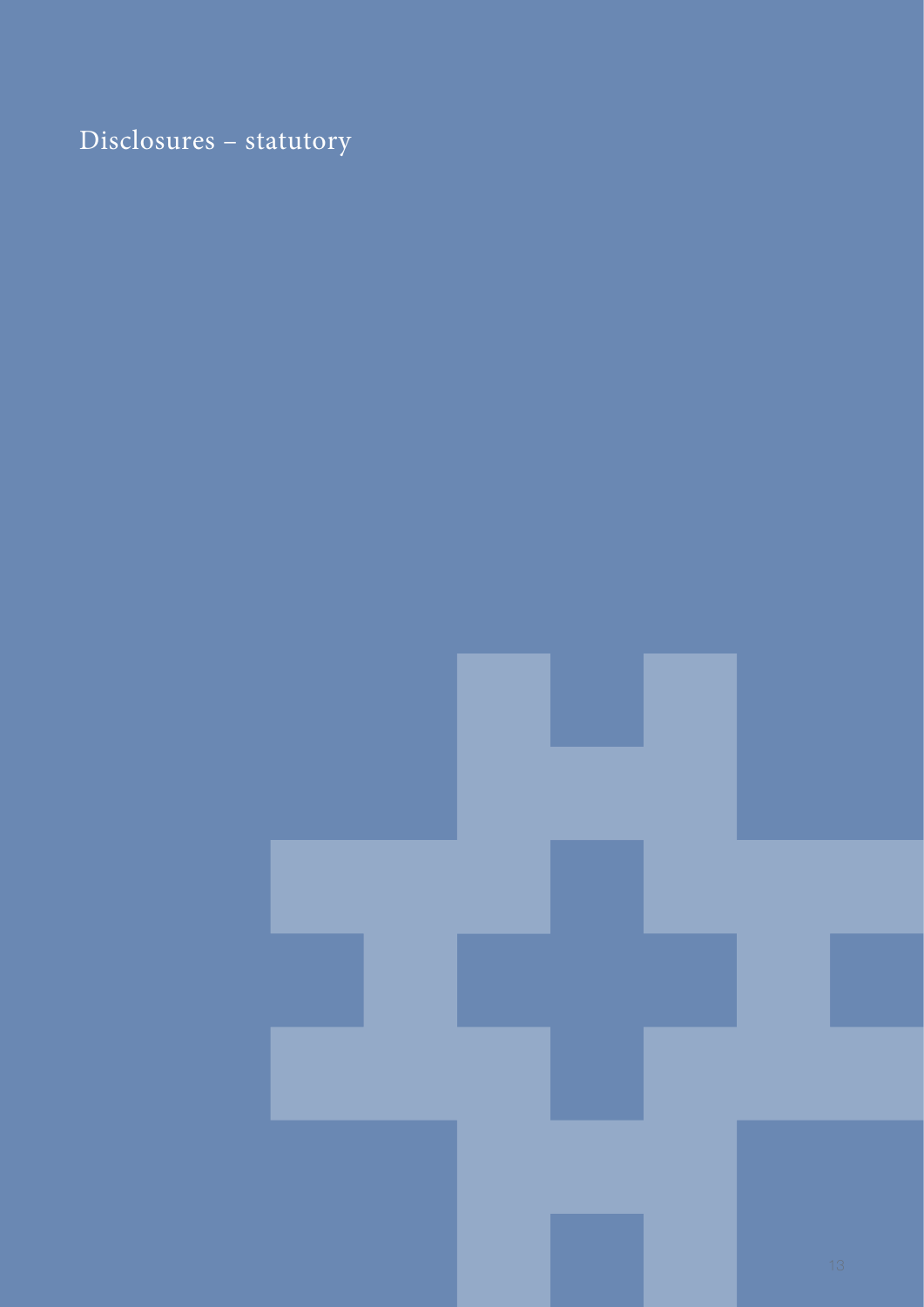

#### Information relating to Capital adequacy ratios, Liquidity Coverage Ratio (LCR) and Leverage ratio of the statutory financial statements

|    | (in 1'000 CHF)                                                                                                                           | a        | $\mathsf{b}$ | C       | d       | $\epsilon$ |
|----|------------------------------------------------------------------------------------------------------------------------------------------|----------|--------------|---------|---------|------------|
|    |                                                                                                                                          | 31.12.21 | 30.9.21      | 30.6.21 | 31.3.21 | 31.12.20   |
|    | Available capital (amounts)                                                                                                              |          |              |         |         |            |
| 1  | Common Equity Tier 1 (CET1)                                                                                                              | 46 822   |              |         |         | 46 930     |
| 2  | Tier 1                                                                                                                                   | 46 822   |              |         |         | 46 930     |
| 3  | Total capital                                                                                                                            | 59 192   |              |         |         | 60 967     |
|    | Risk-weighted assets (amounts)                                                                                                           |          |              |         |         |            |
| 4  | Total risk-weighted assets (RWA)                                                                                                         | 224 485  |              |         |         | 264 913    |
| 4a | Minimum capital requirement                                                                                                              | 17 959   |              |         |         | 21 193     |
|    | Risk-based capital ratios as a percentage of RWA                                                                                         |          |              |         |         |            |
| 5  | Common Equity Tier 1 ratio (%)                                                                                                           | 20.86%   |              |         |         | 17.72 %    |
| 6  | Tier 1 ratio $(\%)$                                                                                                                      | 20.86%   |              |         |         | 17.72 %    |
| 7  | Total capital ratio (%)                                                                                                                  | 26.37 %  |              |         |         | 23.01 %    |
|    | Additional CET1 buffer requirements as a percentage of RWA                                                                               |          |              |         |         |            |
| 8  | Capital conservation buffer requirement (2.5% from 2019) (%)                                                                             | 2.50%    |              |         |         | 2.50%      |
| 9  | Countercyclical buffer requirement (%)                                                                                                   | 0.00%    |              |         |         | 0.00%      |
| 11 | Total of bank CET1 specific buffer requirements (%)                                                                                      | 2.50 %   |              |         |         | 2.50%      |
|    | CET1 available after meeting the bank's minimum capital<br>12 requirements (%)                                                           | 14.86%   |              |         |         | 11.72%     |
|    | Target capital ratios according to Annex 8 CAO (in % of RWA)                                                                             |          |              |         |         |            |
|    | 12a Capital buffer according to Annex 8 CAO (%)                                                                                          | 3.20%    |              |         |         | 2.50%      |
|    | 12b National countercyclical buffer (articles 44 et 44a CAO) (%)                                                                         | 0.00%    |              |         |         | 0.00%      |
|    | CET1 target ratio (in %) according to Annex 8 CAO plus<br>12c countercyclical buffer in accordance with Articles 44 and 44 a CAO         | 7.40 %   |              |         |         | 7.00%      |
|    | T1 target ratio (in %) according to Annex 8 CAO plus national<br>12d countercyclical buffer in accordance with Articles 44 and 44a CAO   | 9.00%    |              |         |         | 8.50%      |
|    | Total capital target ratio (in %) according to Annex 8 CAO plus<br>12e countercyclical buffer in accprdance with articles 44 and 44a CAO | 11.20%   |              |         |         | 10.50%     |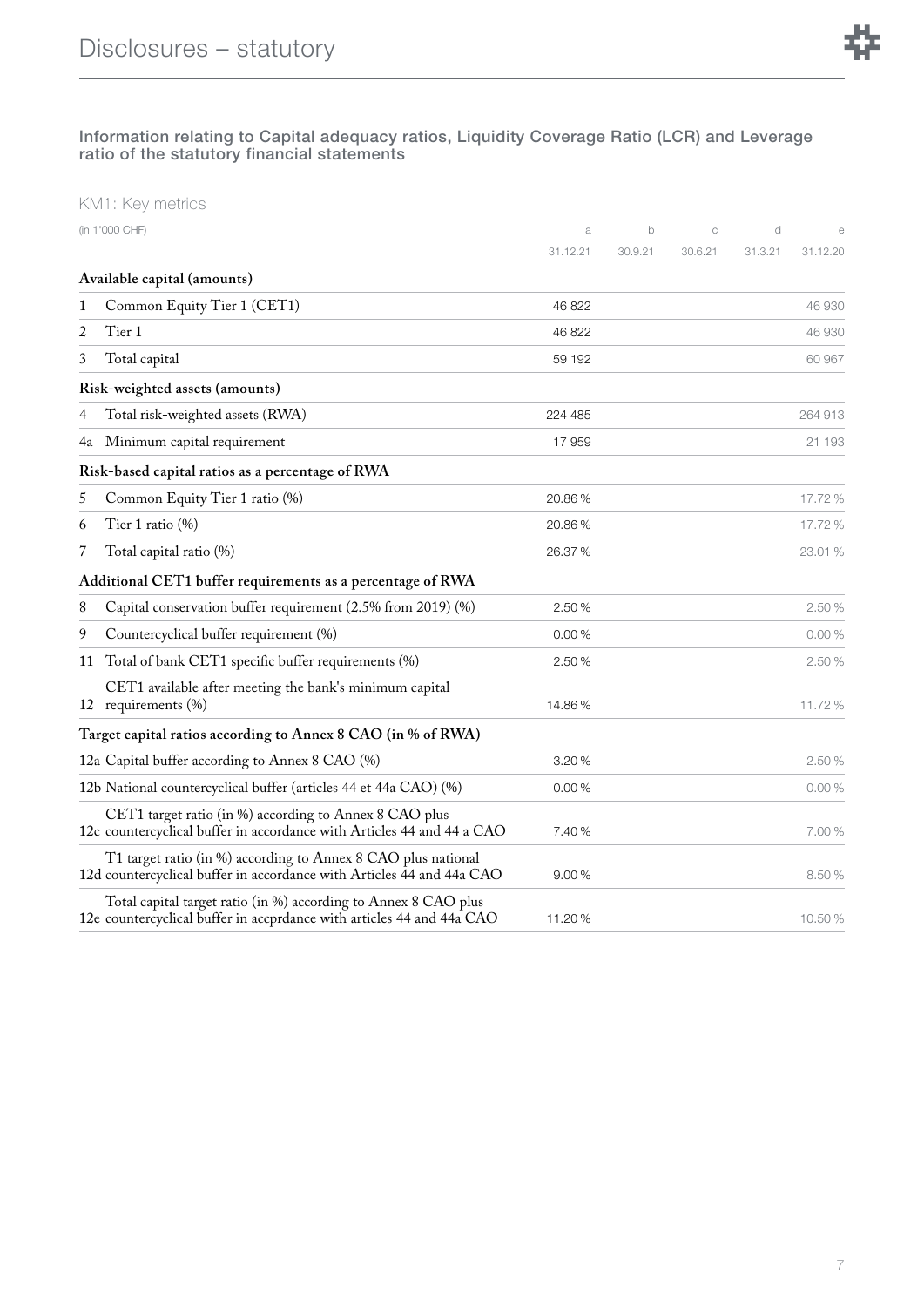| (in 1'000 CHF)                      | a        | $\mathsf{b}$ | $\mathbf C$ | d                 | $\epsilon$ |
|-------------------------------------|----------|--------------|-------------|-------------------|------------|
|                                     | 31.12.21 | 30.9.21      | 30.6.21     | 31.3.21           | 31.12.20   |
| Basel III leverage ratio            |          |              |             |                   |            |
| Total exposure (CHF)<br>13          | 637 730  |              |             |                   | 542 410    |
| 14 Basel III leverage ratio (%)     | 7.34 %   |              |             |                   | 8.65 %     |
| <b>Liquidity Coverage Ratio</b>     |          |              |             |                   |            |
| 15 Total HQLA                       | 144 089  | 166 038      | 135 081     | 141 503           | 141 204    |
| Total net cash outflow<br>16        | 35 079   | 37 447       | 36 891      | 44 4 63           | 39 417     |
| 17 LCR ratio (%)                    | 410.75%  | 443.39 %     |             | 366.16 % 318.25 % | 358.24 %   |
| Net Stable Funding Ratio (2)        |          |              |             |                   |            |
| 18 Total available stable funding   | 468 885  |              |             |                   | 485 260    |
| Total required stable funding<br>19 | 250 607  |              |             |                   | 307 459    |
| NSFR ratio<br>20                    | 187.10%  |              |             |                   | 157.83%    |

#### OV1: Overview of risk weighted assets

|  | (in 1'000 CHF) |
|--|----------------|
|  |                |

| 27 | Total $(1+20+24+25)$                                                     | 224 485    | 264 913    | 17959                          |
|----|--------------------------------------------------------------------------|------------|------------|--------------------------------|
| 25 | Amounts below the thresholds for deduction (subject to 250% risk weight) |            |            |                                |
| 24 | Operational risk                                                         | 85 323     | 85 323     | 6826                           |
| 20 | Market risk                                                              | 3 2 2 8    | 23 178     | 258                            |
| 1  | Credit risk                                                              | 135 933    | 156 412    | 10875                          |
|    |                                                                          | 31.12.2021 | 31.12.2020 | 31.12.2021                     |
|    |                                                                          | <b>RWA</b> | <b>RWA</b> | Minimum Capital<br>Requirement |
|    | (in 1'000 CHF)                                                           | a          | b          | C                              |

#### Capital requirements

The following approaches are adopted by the Bank with regards to the calculation of the capital requirements:

#### Credit risk

- *External rating agencies (governments, public corporations, banks, corporates):* Moodys and S&P
- *Risk mitigation:* Comprehensive approach
- *Haircut:* Standard supervisory haircuts
- *Model applied for derivatives:* Standardised approach

#### Market risk

- *Standardised approach for interest rate risk:* Maturity method
- *Standardised approach for options:* Simplified approach

#### Operational risk

• *Measurement method:* Basis indicator approach

#### LIQA: Liquidity risk management

Please refer to the "Liquidity" section on page [23](#page-0-0) of the introductory notes to the financial statements.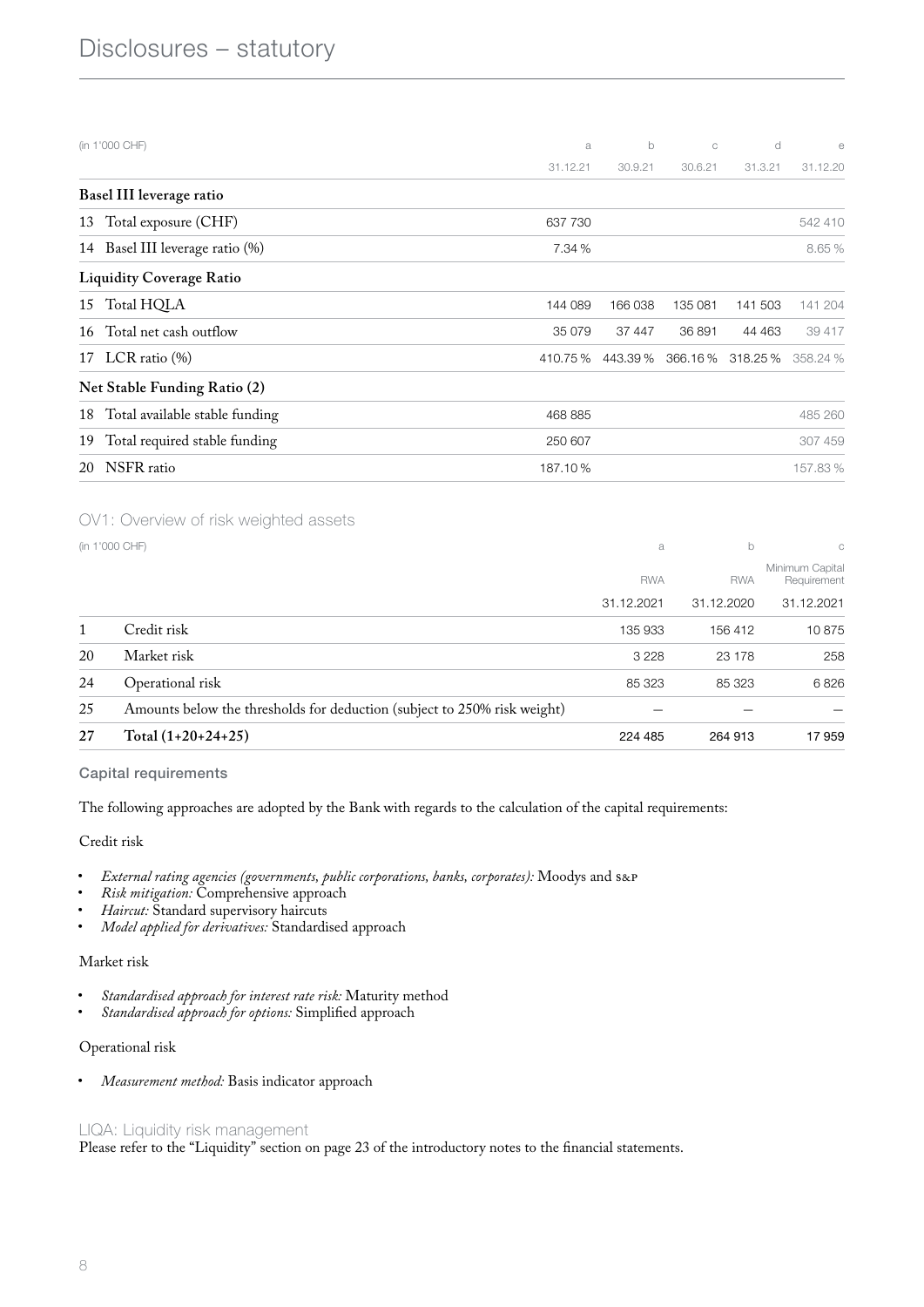CR1: Credit risk: Credit quality of assets

|   |                                   |                                     | 31.12.2021                 |                          |                      |  |
|---|-----------------------------------|-------------------------------------|----------------------------|--------------------------|----------------------|--|
|   | (in 1'000 CHF)                    | b<br>a                              |                            | C                        | d                    |  |
|   |                                   |                                     |                            | <sup>2</sup> Allowances/ | Net values $(a + b)$ |  |
|   |                                   | Gross carrying values of            |                            | impairments              | $- C$                |  |
|   |                                   | <sup>3</sup> Defaulted<br>exposures | Non-defaulted<br>exposures |                          |                      |  |
| 1 | Loans (excluding debt securities) | 2 4 5 7                             | 555 539                    | 12 457                   | 545 539              |  |
| 2 | Debt securities                   |                                     | 41 174                     |                          | 41 174               |  |
| 3 | Off-balance sheet exposures       |                                     | 28 952                     |                          | 28 952               |  |
| 4 | <b>Total Reporting Period</b>     | 2 4 5 7                             | 625 665                    | 12 457                   | 615 665              |  |

*1 On and o!-balance-sheet items with a credit risk exposure as defined in the capital adequacy provisions (with the exception of counterparty credit risks). On balance-sheet items shall include loans and debt securities. O! balance-sheet items must be measured using the following criteria: 1) Guarantees granted: the maximum amount that the bank would have to pay if the guarantee were called (gross amount, i.e. gross of any credit conversion factor (CCF) and prior to appying credit risk mitigation (CRM) techniques; 2) Irrevocable loan commitments must not be included. The gross value shall correspond to the carrying value before taking into account any valuation adjustments but after deducting any write-o!s (write-o!s are defined as being a direct reduction of the carrying amount made by tha bank if recovering the receivable is no longer possible). Banks must not take into account any credit risk mitigation technique of any type.*

*2 Total amount of valuation adjustments recorded without taking into account the fact that these cover impaired exposures as well as latent risks and direct write-o!s.*

*3 In the case of SA-BIS, this included and impaired exposures, In the case of IRB, section 452 of the Basel minimum standards (Basel II text) gives the definition for regulatory purposes.*

CR3: Credit risk: Credit risk mitigation techniques – overview

|                                   | 31.12.2021                               |                                                                                                         |                                                                 |  |  |  |
|-----------------------------------|------------------------------------------|---------------------------------------------------------------------------------------------------------|-----------------------------------------------------------------|--|--|--|
| (in 1'000 CHF)                    | a                                        | С                                                                                                       | e&g                                                             |  |  |  |
| Loans (including debt securities) | exposures/<br>carrying amount<br>487 637 | <sup>2</sup> Secured<br><sup>1</sup> Unsecured exposures, actual<br>collateralized<br>amount<br>109 076 | <sup>3</sup> Exposures<br>secured by<br>financial<br>guarantees |  |  |  |
|                                   |                                          |                                                                                                         |                                                                 |  |  |  |
| Off balance sheet                 | 11 683                                   | 8 1 2 2                                                                                                 |                                                                 |  |  |  |
| <b>TOTAL</b>                      | 499 319                                  | 117 198                                                                                                 |                                                                 |  |  |  |
| Of which defaulted                |                                          |                                                                                                         |                                                                 |  |  |  |

*1 carrying amount of exposures (net of value adjustments) that do not benefit from a credit risk mitigation technique.*

*2 carrying amount of exposures (net of value adjustments) partly of totally secured by collateral, regardless of what portion of the original exposure is secured.*

*3 carrying amount of exposures (net of value adjustments) partly of totally secured by guarantees or credit derivatives, regardless of what portion of the original exposure is secured.*

ORA: Operational risk: general information Operational Risks

Please refer to the "Operational risks" section on page [23](#page-0-1) of the introductory notes to the financial statements.

Capital Requirements

Please refer to the previous section  $ov<sub>I</sub>$ , subsection "Capital Requirements".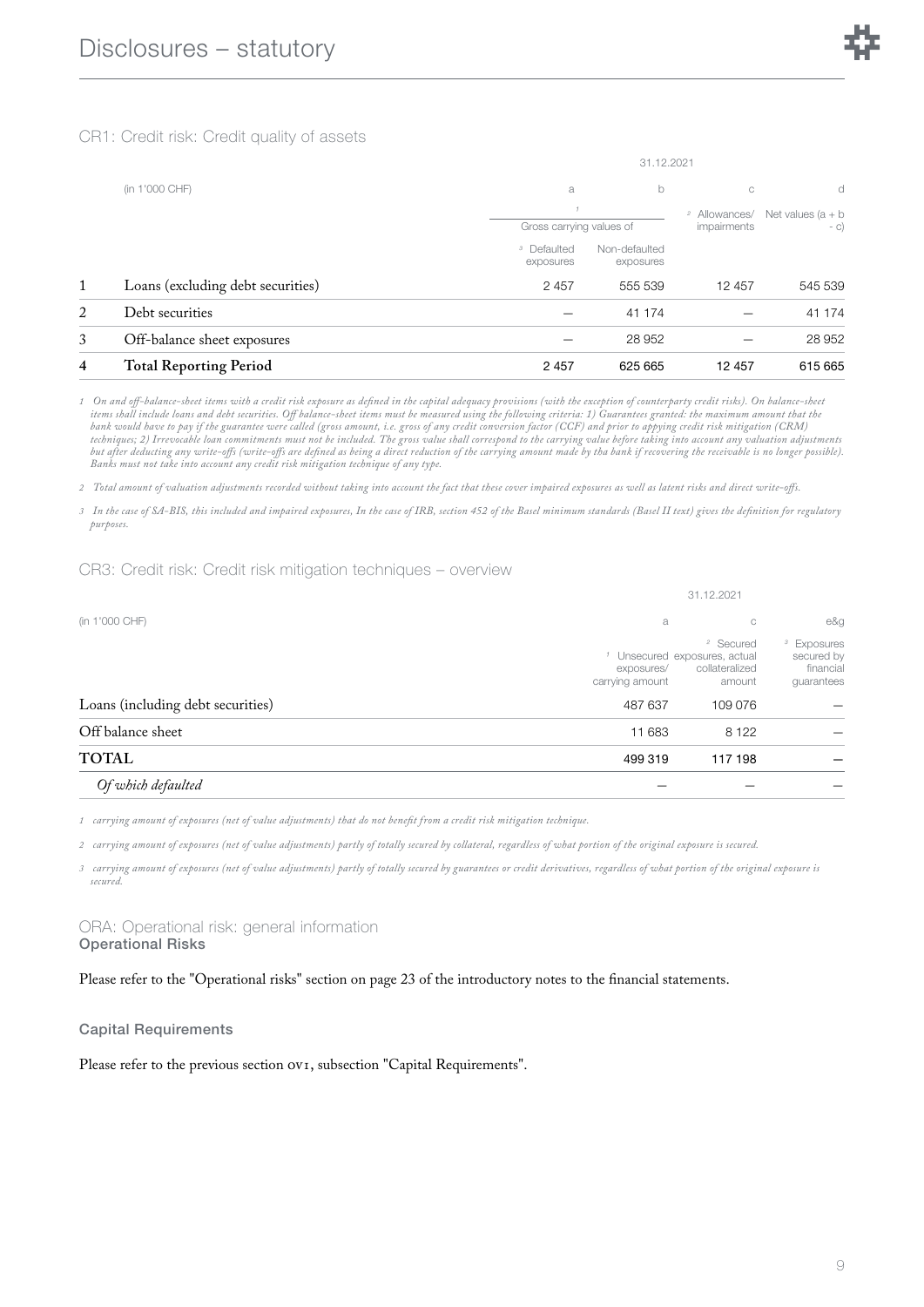IRRBA: Interest rate risk: Objectives and guidelines for the management of interest rate risk in the banking book

Interest rate risk in the banking book (IRRBB) is a measure of the risk to a bank's capital and to its earnings arising from the movement of interest rates. This risk generally arises from repricing risk, basis risk, yield curve risk and risk arising from options.

Excessive levels of interest rate risks can significantly affect the economic value of equity (EVE) as well as the bank's earnings, defined as the net interest income (NII). It is therefore essential to establish an effective risk management process that effectively measures and contains these risks at established levels.

The Board of Directors overviews the Bank risk management and risk strategy process, and defines the interest rate risk appetite for the Bank on an annual basis. This is essentially performed with the validation of the IRR Global Limit of Banque Heritage (Suisse).

The General Management is responsible for the organization and operation of the management of the IRRBB. The Risk Management function monitors the interest rate risk on a daily basis. Furthermore, the interest rate risk is reviewed by the Asset and Liability Committee (ALM) of the Bank on a regular basis.

A formal measure of the IRRBB as defined by circular FINMA 2019/02 is performed by the Bank on a quarterly basis. Interest rate risk is measured using indicators to measure the changes in economic value of the banking book, indicators to measure changes in earnings as well as gap maturities analysis. The six regulatory scenarios that are to be applied within this measure as defined by Circular FINMA 2019/2 are i) Parallel shift up; ii) Parallel shift down; iii) Steepener shock; iv) Flattener shock; v) Rise in shortterm interest rates; vi) Fall in short-term interest rates.

The mapping process is established on product-specific payment streams that exist within the balance sheet of the Bank at the date of generation of the formal measures.

Discounted interest rates are based on present interbank interest rates. Intermediary inexistent rates are linearly extrapolated.

Replication keys are integrated in our internal model with a conservative approach with respect to maturities of the underlying balance sheet structure. These replication keys may be modified should the respective balance sheet(s) not reflect the underlying replication key assumptions. Within these replication keys, term deposits are treated as being withdrawn 70% within one month and 30% within one year to reflect potential behavioural early withdrawals.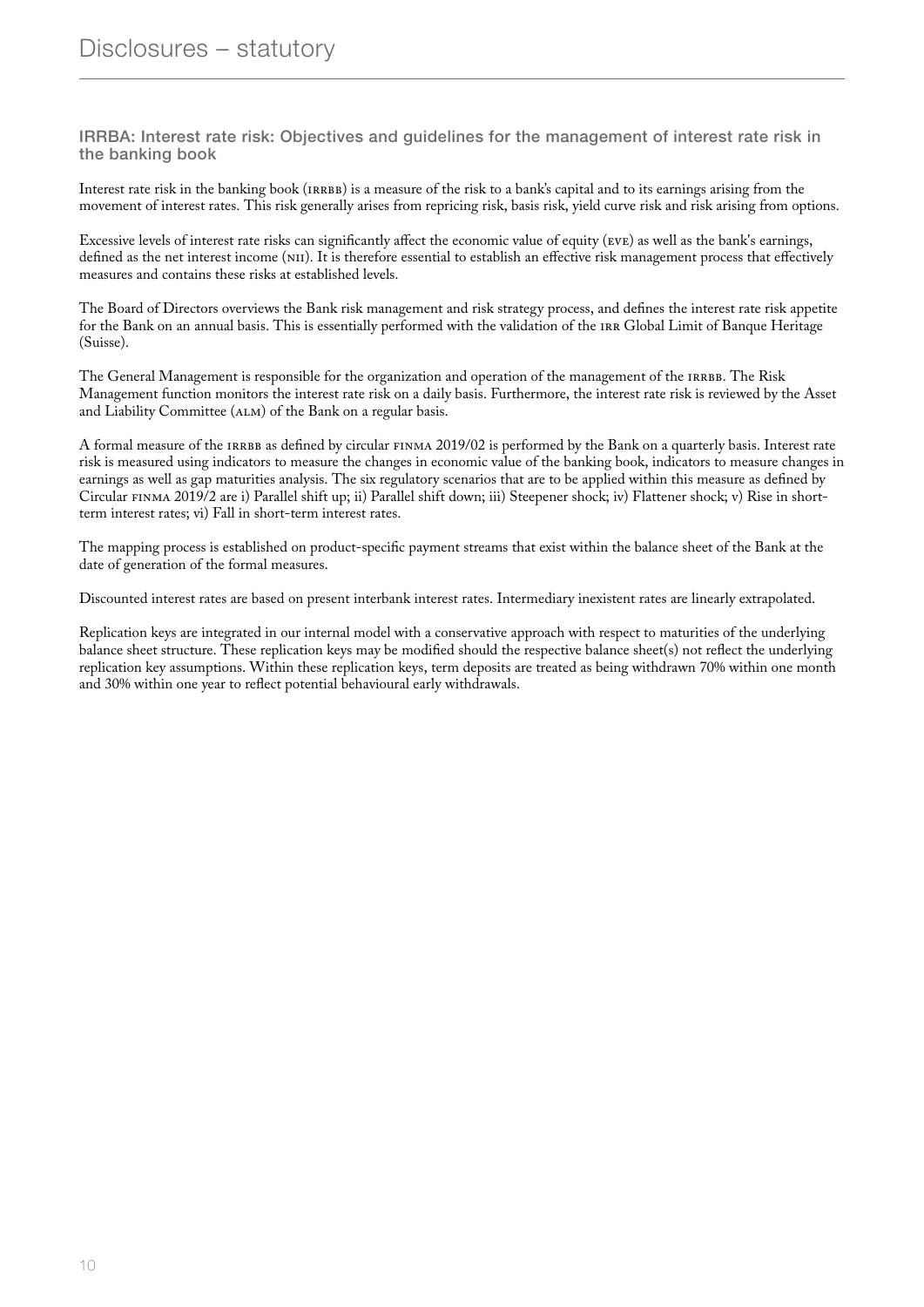Table IRRBBA1: Interest rate risk: quantitative information on the exposure's structure and interest rate fixing date

*Fixed and flexible tables*

|                                                  | Volume in CHF million |                    |                                               | Average interest rate reset<br>period (in years) |                    |
|--------------------------------------------------|-----------------------|--------------------|-----------------------------------------------|--------------------------------------------------|--------------------|
|                                                  | Total                 | Of which<br>in CHF | Of which other<br>significant<br>currencies * | Total                                            | Of which<br>in CHF |
| Defined interest rate reset date                 |                       |                    |                                               |                                                  |                    |
| Amounts due from banks                           | 155.62                |                    | 155.62                                        | 0.08                                             |                    |
| Amounts due from customers                       | 76.51                 | 25.59              | 50.93                                         | 0.28                                             | 0.27               |
| Fixed rate mortgage                              | 44.03                 | 38.29              | 5.74                                          | 0.47                                             | 0.39               |
| Financial investments                            | 41.94                 |                    | 41.94                                         | 0.85                                             |                    |
| Other receivables                                |                       |                    |                                               |                                                  |                    |
| Amounts due to banks                             |                       |                    |                                               |                                                  |                    |
| Amounts due in respect of client deposits        |                       |                    |                                               |                                                  |                    |
| Undefined interest rate reset dates              |                       |                    |                                               |                                                  |                    |
| Amounts due from banks                           | 53.35                 | 3.47               | 29.45                                         | 0.08                                             | 0.08               |
| Amounts due from customers                       | 8.59                  | 5.59               | 2.98                                          | 0.22                                             | 0.22               |
| Money market mortgage (LIBOR-based<br>mortgages) | 0.74                  | 0.74               |                                               | 1.04                                             | 1.04               |
| Amounts due in respect of client deposits        | 515.89                | 87.81              | 392.86                                        | 0.22                                             | 0.22               |
| Other payables                                   | 3.61                  | 0.52               | 2.36                                          | 0.08                                             | 0.08               |
| Total                                            | 900.28                | 162.01             | 681.88                                        |                                                  |                    |

*\* representing more than 10% of assets or liabilities of total assets*

Table IRRBB1: Interest rate risk: quantitative information on the exposure's net present value and interest rate income

| (in 1'000 CHF)                    |            | <b>DELTA EVE</b> |            | <b>DELTA NII</b> |
|-----------------------------------|------------|------------------|------------|------------------|
| Period                            | 31.12.2021 | 30.06.2021       | 31.12.2021 | 30.06.2021       |
| Parallel shift up                 | 415        | 168              | (2321)     | (3502)           |
| Parallel shift down               | (413)      | (150)            | 2 2 8 2    | 3443             |
| Steepener shock 1                 | (410)      | (366)            |            |                  |
| Flattener shock 2                 | 507        | 408              |            |                  |
| Rise in short-term interest rates | 641        | 453              |            |                  |
| Fall in short-term interest rates | (646)      | (449)            |            |                  |
| Maximum                           | (646)      | (449)            | (2321)     | (3 502)          |
| Period                            |            | 31.12.2021       |            | 30.06.2021       |
| Tier 1 capital                    |            | 46 822           |            | 45 651           |

*For each of the supervisory prescribed interest rate shock scenarios, the bank must report for the current period and for previous period: (1) The change in the economic value of equity based on its IMS, using a run-o! balance sheet and an instantaneous shock or based on the result of the standardised framework as set out in Section IV if the bank has* chosen to adopt the framework or has been mandated by its supervisor to follow the framework. (2) The change in projected NII over a forward-looking rolling 12–month<br>period compared with the bank's own best estimate 12–mon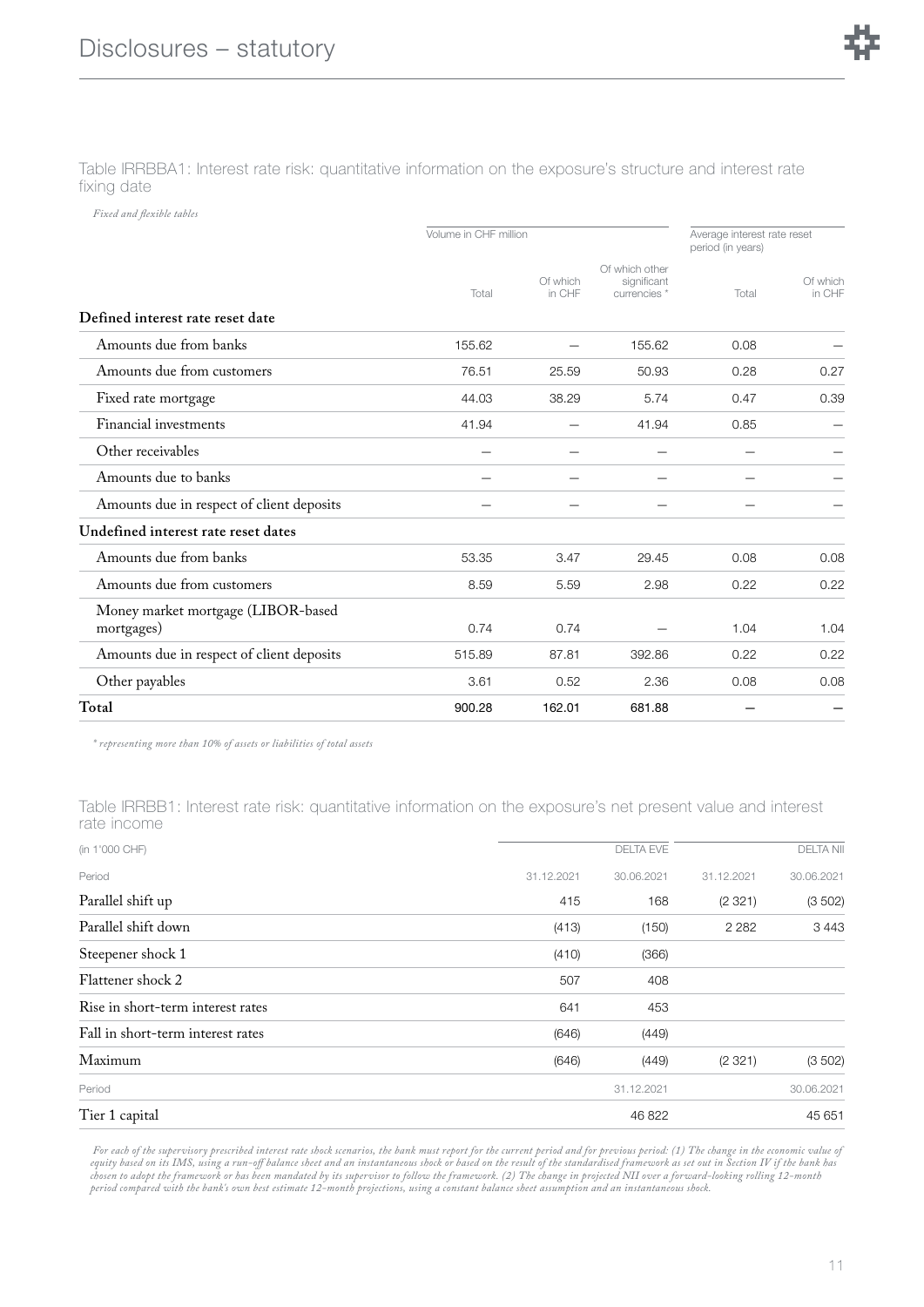## Disclosures – consolidated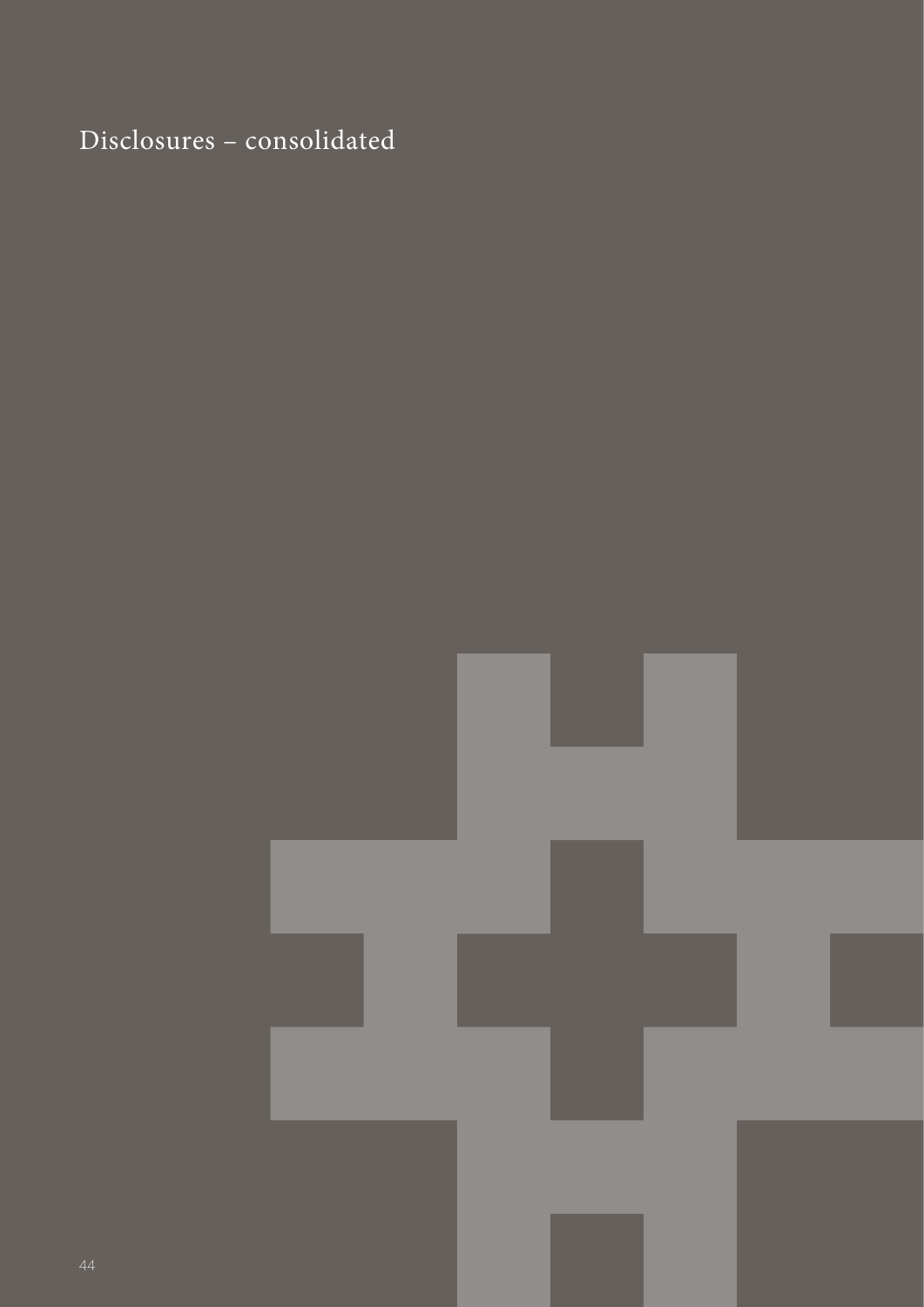

### Presentation of eligible capital

|    | KM1: Key metrics                                                                                                                          |            |           |           |   |                      |
|----|-------------------------------------------------------------------------------------------------------------------------------------------|------------|-----------|-----------|---|----------------------|
|    | (in 1'000 CHF)                                                                                                                            | a          | b         | C         | d |                      |
|    |                                                                                                                                           | 31.12.2021 | 30.9.2021 | 30.6.2021 |   | 31.3.2021 31.12.2020 |
|    | Available capital (amounts)                                                                                                               |            |           |           |   |                      |
| 1  | Common Equity Tier 1 (CET1)                                                                                                               | 83 456     |           |           |   | 84 362               |
| 2  | Tier 1                                                                                                                                    | 83 456     |           |           |   | 84 362               |
| 3  | Total capital                                                                                                                             | 90 774     |           |           |   | 84 362               |
|    | Risk-weighted assets (amounts)                                                                                                            |            |           |           |   |                      |
| 4  | Total risk-weighted assets (RWA)                                                                                                          | 457 807    |           |           |   | 444 630              |
| 4a | Minimum capital requirement                                                                                                               | 36 625     |           |           |   | 35 570               |
|    | Risk-based capital ratios as a percentage of RWA                                                                                          |            |           |           |   |                      |
| 5  | Common Equity Tier 1 ratio (%)                                                                                                            | 18.23%     |           |           |   | 18.97%               |
| 6  | Tier 1 ratio (%)                                                                                                                          | 18.23%     |           |           |   | 18.97 %              |
| 7  | Total capital ratio (%)                                                                                                                   | 19.83%     |           |           |   | 18.97%               |
|    | Additional CET1 buffer requirements as a percentage of RWA                                                                                |            |           |           |   |                      |
| 8  | Capital convervation buffer requirement (2.5% from 2019) (%)                                                                              | 2.50 %     |           |           |   | 2.50 %               |
| 9  | Countercyclical buffer requirement (%)                                                                                                    | 0.00%      |           |           |   | 0.00%                |
| 11 | Total of bank CET1 specific buffer requirements (%)                                                                                       | 2.50 %     |           |           |   | 2.50 %               |
|    | CET1 available after meeting the bank's minimum capital<br>12 requirements (%)                                                            | 11.83%     |           |           |   | 10.97%               |
|    | Target capital ratios according to Annex 8 CAO (in % of RWA)                                                                              |            |           |           |   |                      |
|    | 12a Capital buffer according to Annex 8 CAO (%)                                                                                           | 3.20%      |           |           |   | 2.50 %               |
|    | 12b National countercyclical buffer (articles 44 et 44a CAO) (%)                                                                          | 0.00%      |           |           |   | 0.00%                |
|    | CET1 target ratio (in %) according to Annex 8 CAO plus national<br>12c countercyclical buffer in accordance with Articles 44 and 44 a CAO | 7.40 %     |           |           |   | 7.00 %               |
|    | T1 target ratio (in %) according to Annex 8 CAO plus countercyclical<br>12d buffer in accordance with Articles 44 and 44a CAO             | 9.00%      |           |           |   | 8.50%                |
|    | Total capital target ratio (in %) according to Annex 8 CAO plus<br>12e countercyclical buffer in accprdance with articles 44 and 44a CAO  | 11.20%     |           |           |   | 10.50%               |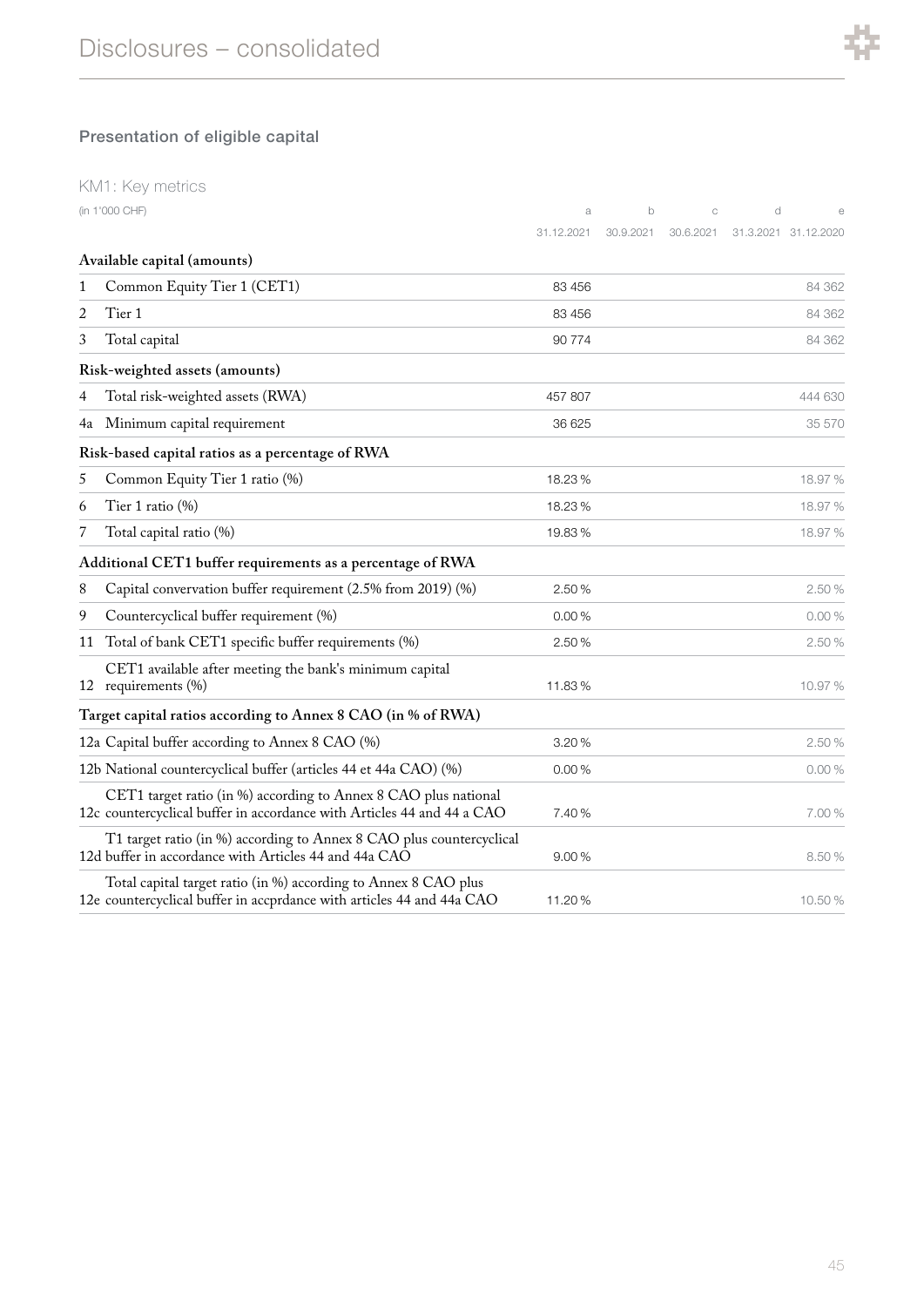| a          | b         | C         | d         | e          |
|------------|-----------|-----------|-----------|------------|
| 31.12.2021 | 30.9.2021 | 30.6.2021 | 31.3.2021 | 31.12.2020 |
|            |           |           |           |            |
| 1129073    |           |           |           | 870 004    |
| 7.40 %     |           |           |           | 9.70%      |
|            |           |           |           |            |
| 314 401    | 166 038   | 135 081   | 141 503   | 141 204    |
| 152 714    | 59 518    | 65821     | 72 350    | 66 330     |
|            | 278.97 %  | 205.23%   | 195.58%   | 212.88%    |
|            |           |           |           |            |
| 792 497    |           |           |           | 761 385    |
| 526 712    |           |           |           | 611 171    |
| 150.46%    |           |           |           | 124.58%    |
|            |           | 205.88%   |           |            |

#### OV1: Overview of risk weighted assets

|                                                                          | a              | b          | C                              |
|--------------------------------------------------------------------------|----------------|------------|--------------------------------|
|                                                                          | <b>RWA</b>     | <b>RWA</b> | Minimum Capital<br>Requirement |
|                                                                          | 31.12.2021     | 31.12.2020 | 31.12.2021                     |
| Credit risk                                                              | 305 031        | 308 454    | 24 402                         |
| Market risk                                                              | 31 262         | 14 708     | 2 5 0 1                        |
| Operational risk                                                         | 121 514        | 121 468    | 9721                           |
| Amounts below the thresholds for deduction (subject to 250% risk weight) |                |            |                                |
| $Total (1+20+24+25)$                                                     | 457 807        | 444 630    | 36 625                         |
|                                                                          | (in 1'000 CHF) |            |                                |

#### Capital requirements

The following approaches are adopted by the Bank with regards to the calculation of the capital requirements

#### Credit risk

- *External rating agencies (governments, public corporations, banks, corporates):* Moodys and S&P
- *Risk mitigation:* Comprehensive approach
- *Haircut:* Standard supervisory haircuts
- *Model applied for derivatives:* Standardised approach

#### Market risk

- *Standardised approach for interest rate risk:* Maturity method
- *Standardised approach for options:* Simplified approach

#### Operational risk

• *Measurement method:* Basis indicator approach

#### LIQA: Liquidity risk management

Please refer to "Liquidity" section on page [59](#page-0-0) of the introductory notes to the consolidated financial statements.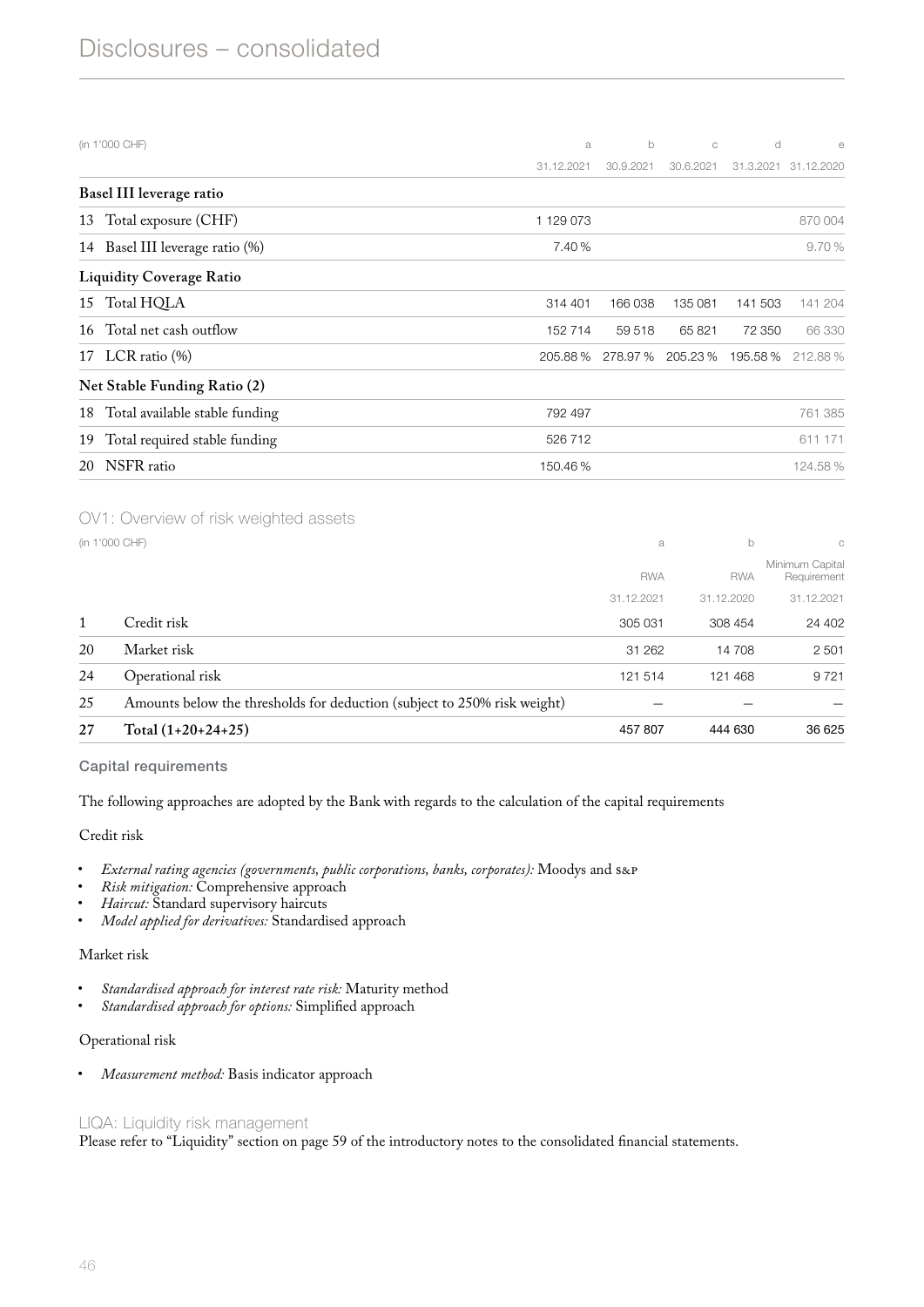

#### CR1: Credit risk: Credit quality of assets

|   |                                   | 31.12.2021                          |                            |                                         |                               |  |
|---|-----------------------------------|-------------------------------------|----------------------------|-----------------------------------------|-------------------------------|--|
|   | (in 1'000 CHF)                    | a                                   | b                          |                                         | d                             |  |
|   |                                   | Gross carrying values of            |                            | <sup>2</sup> Allowances/<br>impairments | Net values $(a + b)$<br>$- C$ |  |
|   |                                   | <sup>3</sup> Defaulted<br>exposures | Non-defaulted<br>exposures |                                         |                               |  |
| 1 | Loans (excluding debt securities) | 8 3 9 5                             | 843 503                    | 16 357                                  | 835 541                       |  |
| 2 | Debt securities                   |                                     | 224 994                    |                                         | 224 994                       |  |
| 3 | Off-balance sheet exposures       |                                     | 37 314                     |                                         | 37 314                        |  |
| 4 | <b>Total Reporting Period</b>     | 8 3 9 5                             | 1 105 811                  | 16 357                                  | 1 097 848                     |  |

*On and o!-balance-sheet items with a credit risk exposure as defined in the capital adequacy provisions (with the exception of counterparty credit risks). On balance-sheet items shall include loans and debt securities. O! balance-sheet items must be measured using the following criteria: 1) Guarantees granted: the maximum amount that the bank would have to pay if the guarantee were called (gross amount, i.e. gross of any credit conversion factor (CCF) and prior to appying credit risk mitigation (CRM) techniques; 2) Irrevocable loan commitments must not be included. The gross value shall correspond to the carrying value before taking into account any valuation adjustments but after deducting any write-o!s (write-o!s are defined as being a direct reduction of the carrying amount made by tha bank if recovering the receivable is no longer possible). Banks must not take into account any credit risk mitigation technique of any type.*

*2 Total amount of valuation adjustments recorded without taking into account the fact that these cover impaired exposures as well as latent risks and direct write-o!s.*

*3 In the case of SA-BIS, this included and impaired exposures, In the case of IRB, section 452 of the Basel minimum standards (Basel II text) gives the definition for regulatory purposes.*

#### CR3: Credit risk: Credit risk mitigation techniques – overview

|                                   | 31.12.2021                               |                                                                                                         |                                                                 |  |  |
|-----------------------------------|------------------------------------------|---------------------------------------------------------------------------------------------------------|-----------------------------------------------------------------|--|--|
| (in 1'000 CHF)                    | a                                        | C                                                                                                       | e&g                                                             |  |  |
| Loans (including debt securities) | exposures<br>/carrying amount<br>911 095 | <sup>2</sup> Secured<br><sup>1</sup> Unsecured exposures, actual<br>collateralized<br>amount<br>162 995 | <sup>3</sup> Exposures<br>secured by<br>financial<br>guarantees |  |  |
| Off balance sheet                 | 21 436                                   | 15877                                                                                                   |                                                                 |  |  |
| <b>TOTAL</b>                      | 932 531                                  | 178 872                                                                                                 |                                                                 |  |  |
| Of which defaulted                | 2037                                     |                                                                                                         |                                                                 |  |  |

*1 carrying amount of exposures (net of value adjustments) that do not benefit from a credit risk mitigation technique.*

*2 carrying amount of exposures (net of value adjustments) partly of totally secured by collateral, regardless of what portion of the original exposure is secured.*

*3 carrying amount of exposures (net of value adjustments) partly of totally secured by guarantees or credit derivatives, regardless of what portion of the original exposure is secured.*

#### ORA: Operational risk: general information Operational Risks

Please refer to the "Operational risks" section on page [59](#page-0-2) of the introductory notes to the financial statements.

#### Capital Requirements

Please refer to the previous section  $ov<sub>I</sub>$ , subsection "Capital requirements".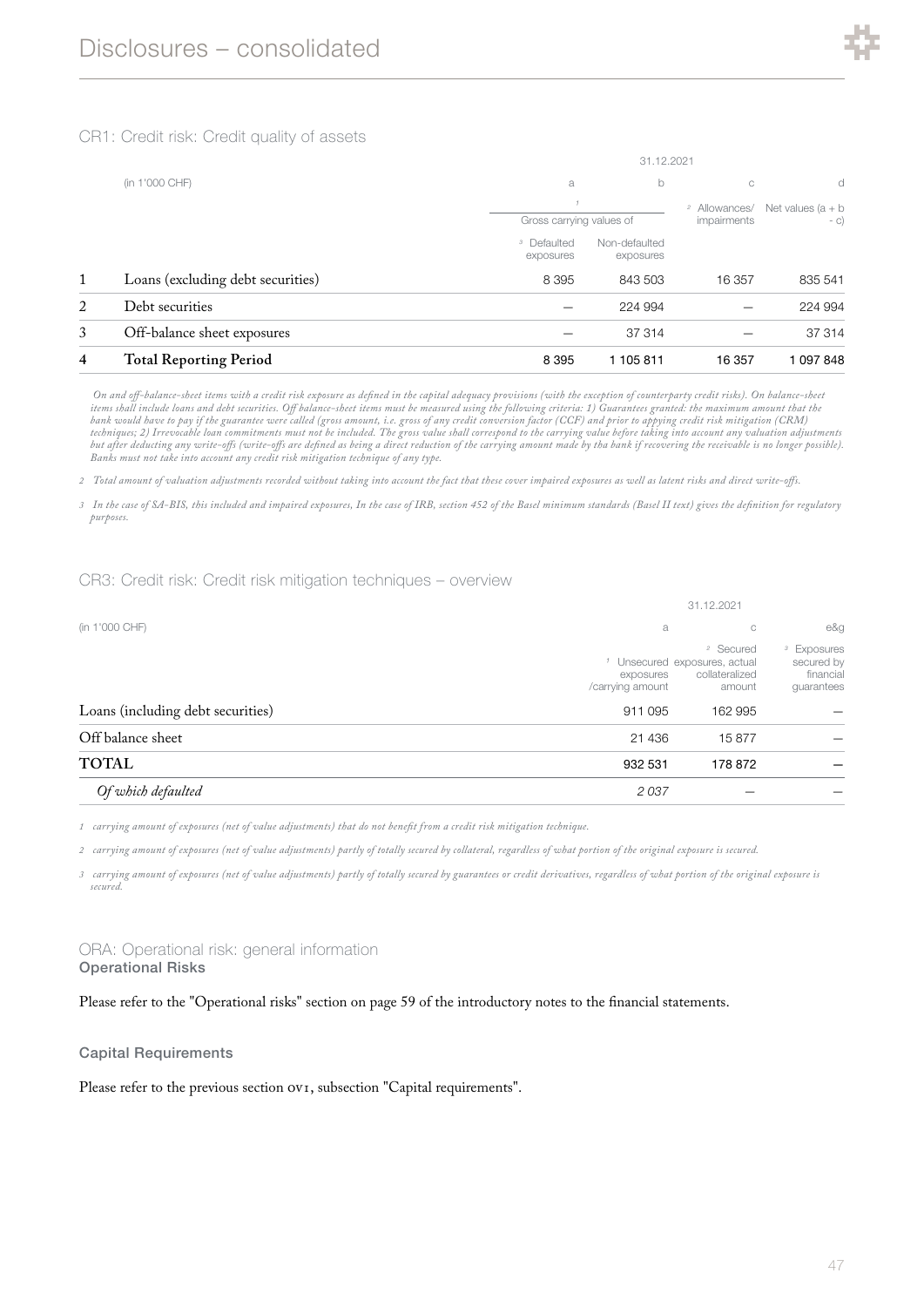IRRBA: Interest rate risk: Objectives and guidelines for the management of interest rate risk in the banking book

Interest rate risk in the banking book (IRRBB) is a measure of the risk to the banking group's capital and to its earnings arising from the movement of interest rates. This risk generally arises from repricing risk, basis risk, yield curve risk and risk arising from options.

Excessive levels of interest rate risks can significantly affect the economic value of equity (EVE) as well as the bank's earnings, defined as the net interest income (NII). It is therefore essential to establish an effective risk management process that effectively measures and contains these risks at established levels.

The Board of Directors of the parent company, overviews the Group risk management and risk strategy process, and defines the interest rate risk appetite for the Group on an annual basis. This is essentially performed with the validation of the IRR Global Limit of the Group.

The General Management is responsible for the organization and operation of the management of the IRRBB. The Risk Management function of both banks monitors the interest rate risk of their respective Bank on a daily basis. Furthermore, the interest rate risk is reviewed by the Asset and Liability Committee (ALM) of the parent company on a regular basis.

A formal measure of the IRRBB as defined by circular FINMA 2019/02 is performed by the Bank on a semestrial basis. Interest rate risk is measured using indicators to measure the changes in economic value of the banking book, indicators to measure changes in earnings as well as gap maturities analysis. The six regulatory scenarios that are to be applied within this measure as defined by Circular FINMA 2019/2 are i) Parallel shift up; ii) Parallel shift down; iii) Steepener shock; iv) Flattener shock; v) Rise in shortterm interest rates; vi) Fall in short-term interest rates.

The mapping process is established on product-specific payment streams that exist within the balance sheet of the Group at the date of generation of the formal measures.

Discounted interest rates are based on present interbank interest rates. Intermediary inexistent rates are linearly extrapolated.

Replication keys are integrated in our internal model with a conservative approach with respect to maturities of the underlying balance sheet structure. These replication keys may be modified should the respective balance sheet(s) not reflect the underlying replication key assumptions. Within these replication keys, term deposits are treated as being withdrawn 70% within one month and 30% within one year to reflect potential behavioural early withdrawals.